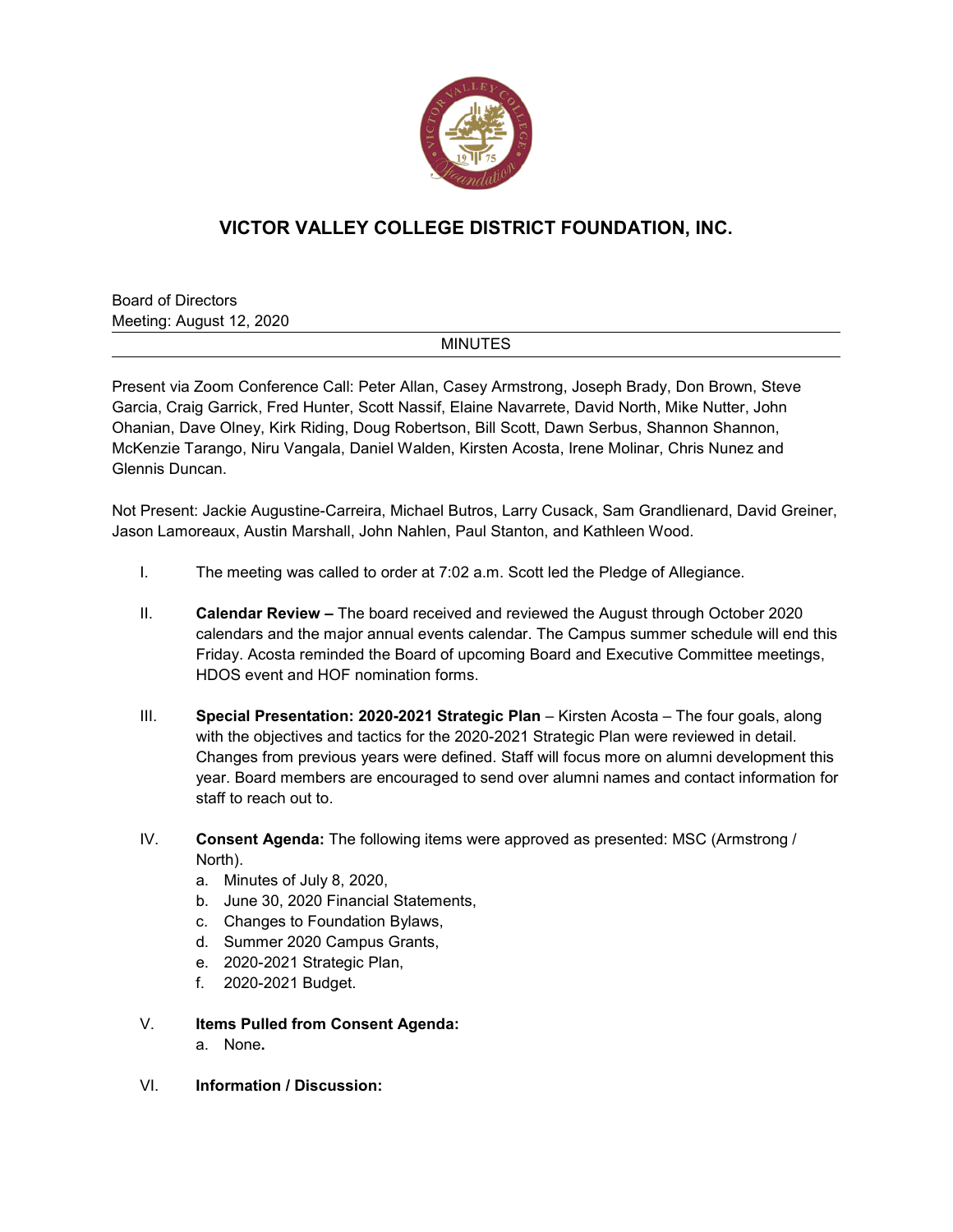- a. Annual Conflict of Interest Forms Acosta reminded the board to complete and return BP1 – Code of Ethical Conduct and BP1.5 – Conflict of Interest Disclosure Form as soon as possible.
- b. Scheduled Board Meetings Day/Time Shannon reported that since the BOT meetings can run late the night before regularly scheduled Foundation board meetings, requests were made to review and change the day or time. The results of the Doodle Poll were reviewed. Foundation Board of Directors meetings will be changed to the second Wednesday of each month at 12 noon. MSC (Shannon / Nutter). Staff will adjust the calendar invite starting in September.
- c. Auxiliary Reorganization Update Walden reported that a response to the draft Master Agreement was received from the ad-hoc committee and sent to LCW. He will work with LCW to re-schedule the auxiliary presentation at the September board meeting. Jeff Morris, VVC legal counsel, and LCW recommend extending the current MOU and Master Agreement until the CalPERS issue has been resolved.
- d. CalPERS Update Nutter reported that an email was received from Isabel Safie of BB&K needing a Joint Representation Waiver to represent Catherine Wilkinson-Abbott on behalf of former and current Foundation employees. Safie believes that settlement negotiations will begin prior to the hearing, scheduled on December 3 in San Bernardino, due to costs associated with the appeal. The District will also be present at the hearing to show unity in support of Foundation employees. Staff will send out the CalPERS flowchart created by BB&K and Joint Representation Waiver to the full board. Shannon will wait 24 hours for questions or concerns before signing and submitting the agreement as is. MSC (Shannon / Nutter).
- e. Staff Updates Molinar shared the ThankView video from scholarship recipient Jenna Grafius.

## VII. **Committee & Task Force Reports:**

- a. VP Resource Development Casey Armstrong Armstrong reported that the HDOS event will be on October 22 as a Zoom conference. Marketing and sponsorship information will be sent out in the next week. She reminded the board that Hall of Fame nominations are due on September 15. Staff will distribute the form after the meeting.
- b. VP Public Outreach & Recognition Craig Garrick No report.
- c. VP Programs & Allocations Fred Hunter Hunter reported that it was nice to see several joint efforts in support of VVC departments when reviewing the campus grant applications. \$14,830 in grants were awarded this cycle.
- d. VP Campus Connections Sam Grandlienard Absent.
- e. VP Operations Don Brown Brown reported that he is waiting on escrow to record the sale of the OHV properties. The audit committee has hired the audit firm and staff is preparing to begin submitting reports.
- f. Treasurer Kirk Riding Shannon reported that the finance committee met and reviewed the financials last week. Investments are back on track as expected. North added that investments are up compared to 6/30/19.
- g. Past President Mike Nutter Nutter thanked Shannon for filling in at the end of his presidency while he was on vacation.
- VIII. **Comments: Superintendent / President –** Walden reported that the campus is expected to remain closed through the fall term. Only critical sector disciplines such as Public Safety, Allied Health, Welding, Auto, Aviation and a few others can hold face to face instruction. All higher education institutions must develop a COVID prevention plan before being allowed to open. The District cannot collect apportionment for online classes beginning Spring 2021 unless each class is approved by the Chancellor's office. The VP of Instruction has been